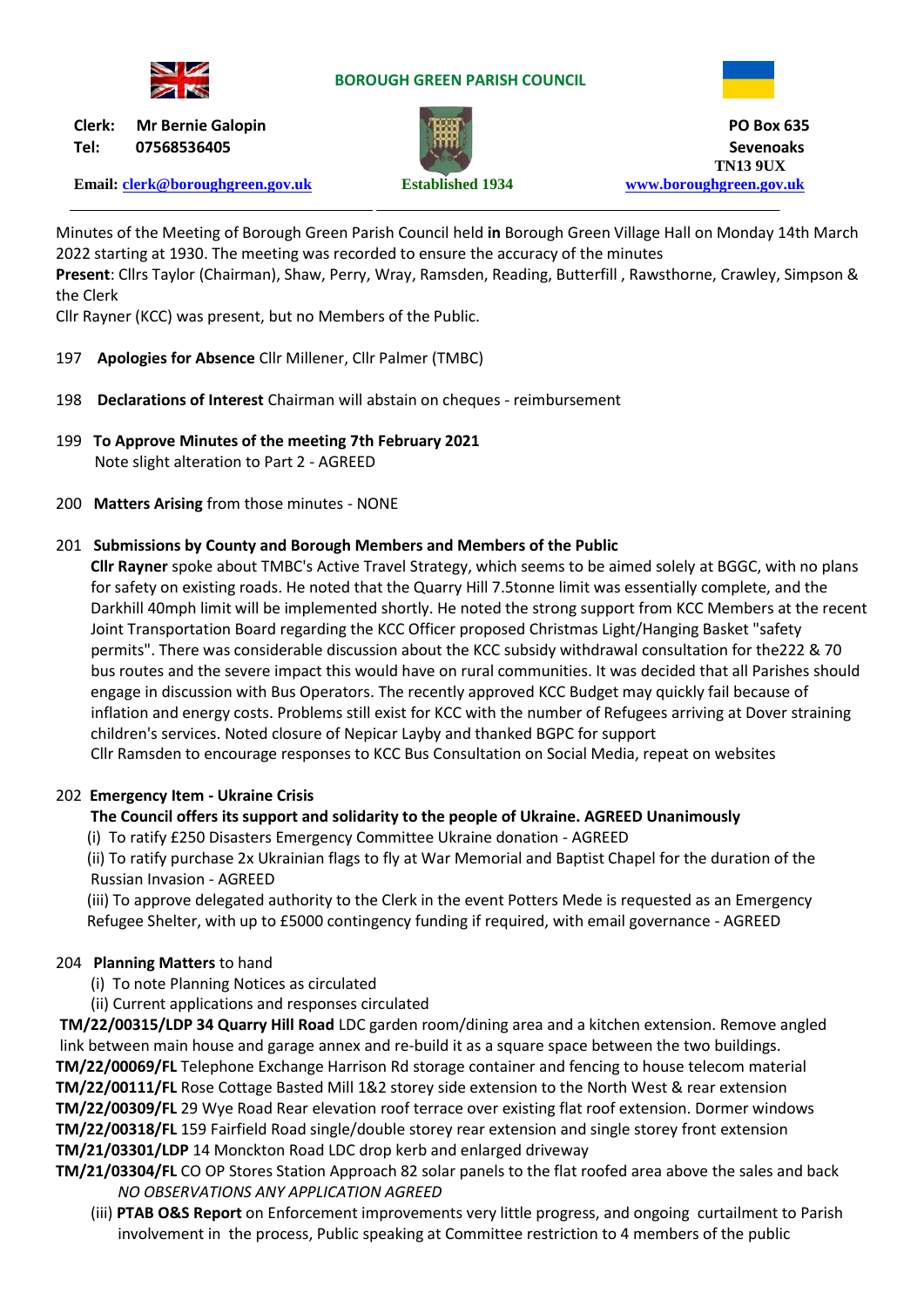(iv) **Moto application** - There was considerable discussion around the importance of how the Parish Alliance gives Parishes a much greater weight in Planning matters, but we needed better oversight:

(a) Agreeing prior commitment where possible

(b) Agreeing a "Fighting Fund" donation to Wrotham PC.

(c) A multi Parish "Project Board" might not be feasible, but better early communication is important.

 Chairman to ask Wrotham PC for a formal minuted letter requesting support from BGPC towards funding the Planning Team presenting the Parish Alliance case. - AGREED

### 205 **Potters Mede**

(i) Hall flooring - carpet tiles past their best. Quotes being sought.

- (ii) Star Platforms have gone, site being taken by Kent Demolition.
- (iii) Now bookings are returning to pre-covid levels, Clerk will start extra marketing

### 206 **Recreation Ground**

 (i) Perimeter Path Update - 2 blind tenders received so far - opening deferred to seek further tenders (ii) Adult exercise equipment - Cllr Crawley has done a lot of research and this sort of equipment does not get huge use considering the expense. A Trim-Trail will be investigated.

### 207 **Village Enhancements**

- (i) Planters & Benches no report
- (ii) Kent Wildlife report IQE, Crowhill & Harrison Rd land. NOTED
- (iii) Update Basted House Drive Surgery/Scouts. No Entry signs to be re-installed AGREED

 (iv) Medway Valley Countryside Partnership - Isles Quarry East - Chairman to meet representative and invite options. Request to clear the path from the Basted Mill PROW to IQE

### 208 **Platinum Jubilee**

(i) Platinum Jubilee Celebrations

 Cllr Reading reported on Beacons and their protocol, noting each beacon would cost £490, would have little use, and that propane was in extremely short supply. Wood burning beacon to be made "in-house" and used only in the Rec, Crowhill is to vulnerable to fire hazard. Beacon Ceremony Thursday 2nd June @ 9:45pm Cllr Butterfill reported progress on organising the Festival itself. Events proposed are listed below in Appendix 2. Clerk to arrange Risk Assessment and investigate Insurance cover. Chairman thanked Cllrs Reading and Butterfill for the huge amount of work done so far.

 Proposal to fund Disabled Portaloo, Toilet lock and beacon steel - AGREED Contact sue.butterfill@boroughgreen.gov.uk or jeff.reading@boroughgreen.gov.uk

### 209 **Financial Matters**

 (i) Responsible Financial Officer's report. Clerk tabled the Cash Flow report and Bank reconciliations, noting that we have about £10k in the current account, and a total including all reserves of apx £61,273 at the Y/end

- (ii) Bank Reconciliations 28 February NOTED
- (iii) Electric Van / Charger Still being deferred by Vauxhall, but Ford rental continues
- (iv) Mower Cost/Benefit analysis. Investigating cheaper option, report back to next meeting
- (v) To approve Payment List. Prop, Cllr Perry, 2nd Cllr Rawsthorne, Chair abstained, AGREED Invoices checked by Cllrs Crawley & Ramsden.
- 210 **Website & Social Media** (i) No report

# 211 **TMBC Local Plan & Policies** (i) No Report

### 212 **Highways & Streetlighting**

- (i) Update on Waste Services. Brown Bins restarted. Pressure will be brought to bear re Bulk Freighter. Note CCTV seems to have stopped fly tipping at Dene Lodge
- (ii) KCC charges for load testing & permit for Baskets and Christmas Lights.JTB Report Appendix 3. Service Invoice to KCC of £50,000 tabled(Appendix 4) AGREED
- (iii) Quarry Hill 7.5t completed
- (iv) Darkhill 40mph in progress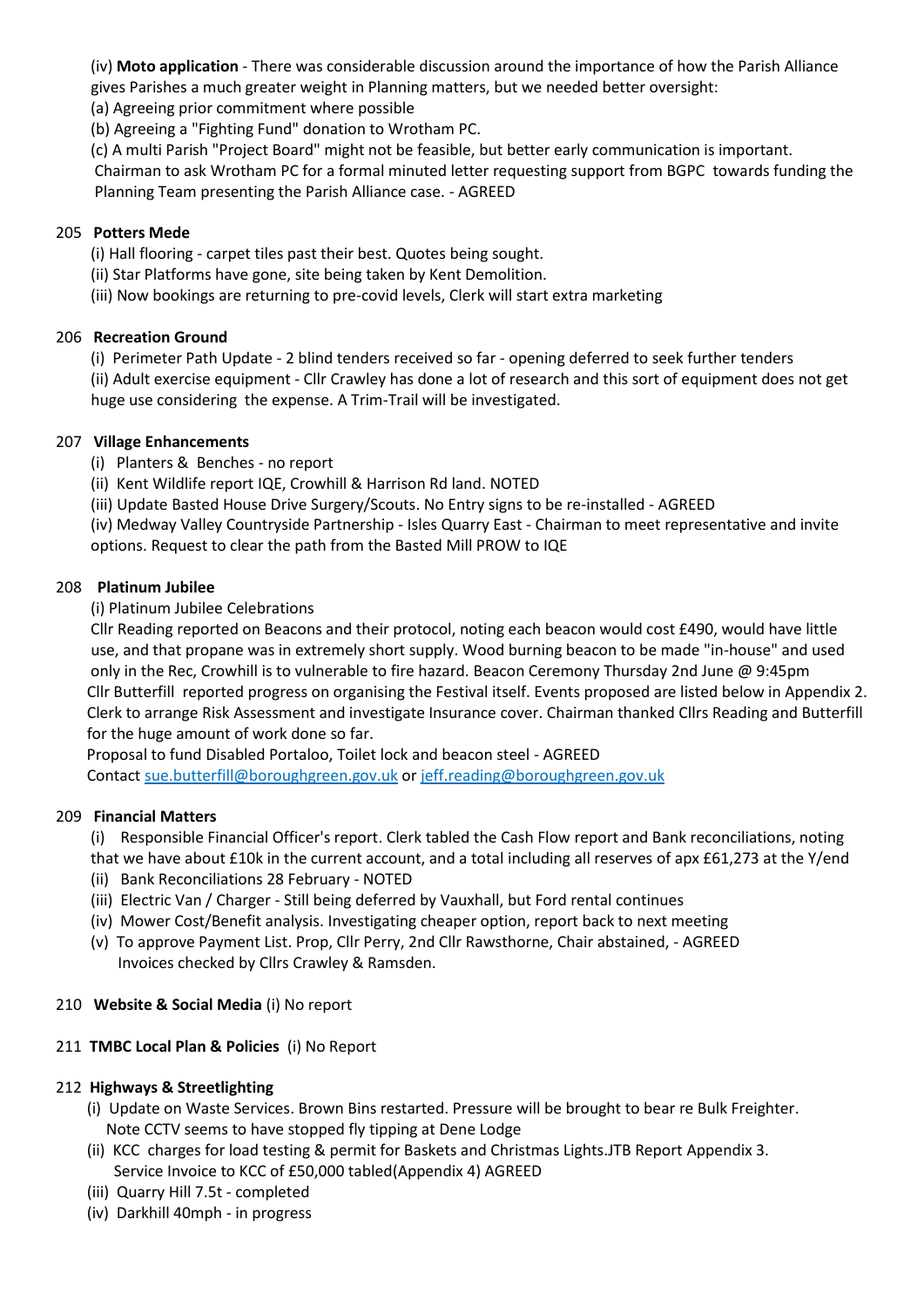#### 213 **Quarries & Landfills** (i) No report

#### 214 **Councillors Reports from outside Bodies** (max 3 min)

 (i) Boundary Commission report has been circulated, and despite strenuous efforts by all our Parishes, Plaxtol and Shipbourne will become part of Hadlow Ward in April 2023

#### 215 **Future Dates**

(i) Date of next meeting **Monday 4th April 2022** At all other times contact the Clerk using the details above

216 **Exclusion of Public and Press:** Pursuant to Section1(2) of the Public Bodies (Admission to Meetings) Act 1960 Chairman to move that the press and public be excluded from the remainder of the meeting during consideration of any item.

 Members are reminded that any release of information from a Part 2 discussion is contrary to the Standards Code and an offence under the above Public Bodies Act.

Perimeter Path Tenders - deferred

London Bridge Protocol - deferred

Standards Matters - no report

There being to other business, Chairman closed the meeting at 2135

of Janyler

4th April 2022

#### APPENDIX 1 PAYMENTS SCHEDULE

| <b>Borough Green Parish Council</b>      |           |
|------------------------------------------|-----------|
| <b>Month: March 2022</b>                 |           |
|                                          | £         |
| <b>Staff Costs</b>                       |           |
| <b>Staff Salaries</b>                    | 4,301.97  |
| HMRC                                     | 2,031.13  |
| <b>KCC Pensions</b>                      | 1,013.78  |
| <b>BACS Payments</b>                     |           |
| Royal Mail PO BOX 365                    | 360.00    |
| <b>PWLB Loan</b>                         | 2,752.67  |
| SHS Hygiene Services, inv 42192          | 552.00    |
| SHS Hygiene Services, inv 42300          | 552.00    |
| SHS Hygiene Services, inv 42420          | 552.00    |
| B Galopin DEC Donation on behalf of BGPC | 250.00    |
| <b>Expenses - Barry Glew</b>             | 137.98    |
| <b>Expenses - Rob Springett</b>          | 45.85     |
| <b>Expenses - Barry Glew</b>             | 43.39     |
| Expenses - Mike Taylor                   | 170.00    |
| <b>B Galopin Clerks Annual Expenses</b>  | 500.00    |
| <b>DD Payments</b>                       |           |
| Zen Internet                             | 11.99     |
| Bank Charges *                           | 38        |
| ALD*                                     | 272.16    |
| Wex *                                    | 5.4       |
| Npower                                   | 517.64    |
| EDF (PM)                                 | 443       |
| EDF (RG)                                 | 13        |
| Castle Water                             | 51.06     |
| * DD amounts may vary on a monthly basis |           |
| <b>Total Payments</b>                    | 14,615.02 |
| <b>Signatures</b>                        |           |

Cllr Ramsden & Cllr Crawley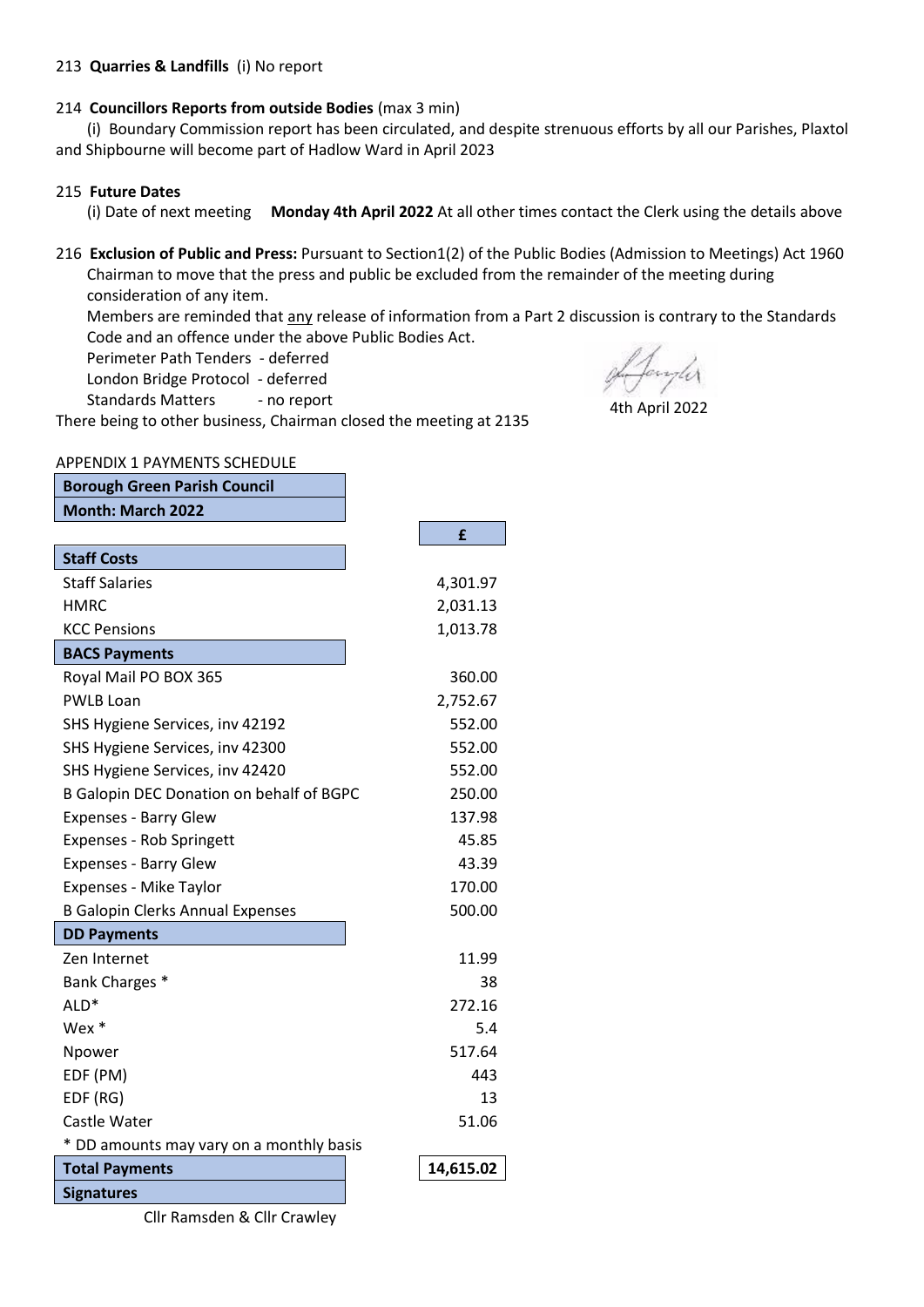#### **APPENDIX 2 DRAFT FESTIVAL THOUGHTS**

**1 st Draft**

# **Borough Green Parish Council Queens Platinum Celebrations as at 10th February 2022**

Thursday  $2^{rd}$  June 9.30pm - 1030 pm Lighting of a Beacon recreation ground (Crowhill Fire Hazard) Action Jeff Reading Friday 3rd June Other Village activities<br>Saturday 4<sup>th</sup> June 12 noon until 4.30pm 12 noon until 4.30pm Borough Green PC – Family Fun Day, Recreation Ground

# **'Family Fun Day celebrating the Queen's Platinum Jubilee'**

### **Proposed activities**

- Bouncy castles / bumper cars staff/generator provided *booked*
- Tennis taster sessions for adults/children *Clerk to obtain Tennis Coach contact details*
- Football taster sessions for children *Jeff*
- Bowls Club taster sessions/bar facilities *Agreed*
- Dance display by groups using Borough Green village hall ??
- Singer ??
- Morgan Car display *Agreed + 4x4 James*
- Stalls local shops, groups etc *in progress*
- Church of the Good Shepherd activities for children to include 'bug hotel' to be judged *Cllr Simpson*
- Planting of two/three trees as a part of the Queens Green Canopy *in progress*
- Unveiling of the War Memorial Plaque on the Pavilion *agreed, + Mrs Doll Fissenden MBE - local celebrity*
- Pizza Van/Coffee/tea van *in progress*
- Burgers by Scouts/Cubs ??
- Ice Cream Van *booked*
- Bring a blanket for a picnic
- Fire brigade ???
- Reynolds Health Spa *£100 contribution*
- *Beacon - fabricate in house Mike*

# **Essentials**

- Toilets Pavilion toilets lock repair, *Disabled Portaloo booked*
- P.A. System and compare *Scott?*
- Publicity via leaflets/Social Media/banner *in progress*
- Power ??
- First Aid *James to locate and provide contacts apx £250 essential*
- Insurance *Risk Assessment - Bernie to progress*
- Stewards *PC members*
- Sponsorship? *Nisa being v helpful*

Mike & Jeff have kindly agreed to get the contact details of the regular supporters/groups etc. Please let me know if anything is missing or you would like added.

Thank you Sue **Family Fun Day June 22 1<sup>st</sup> draft**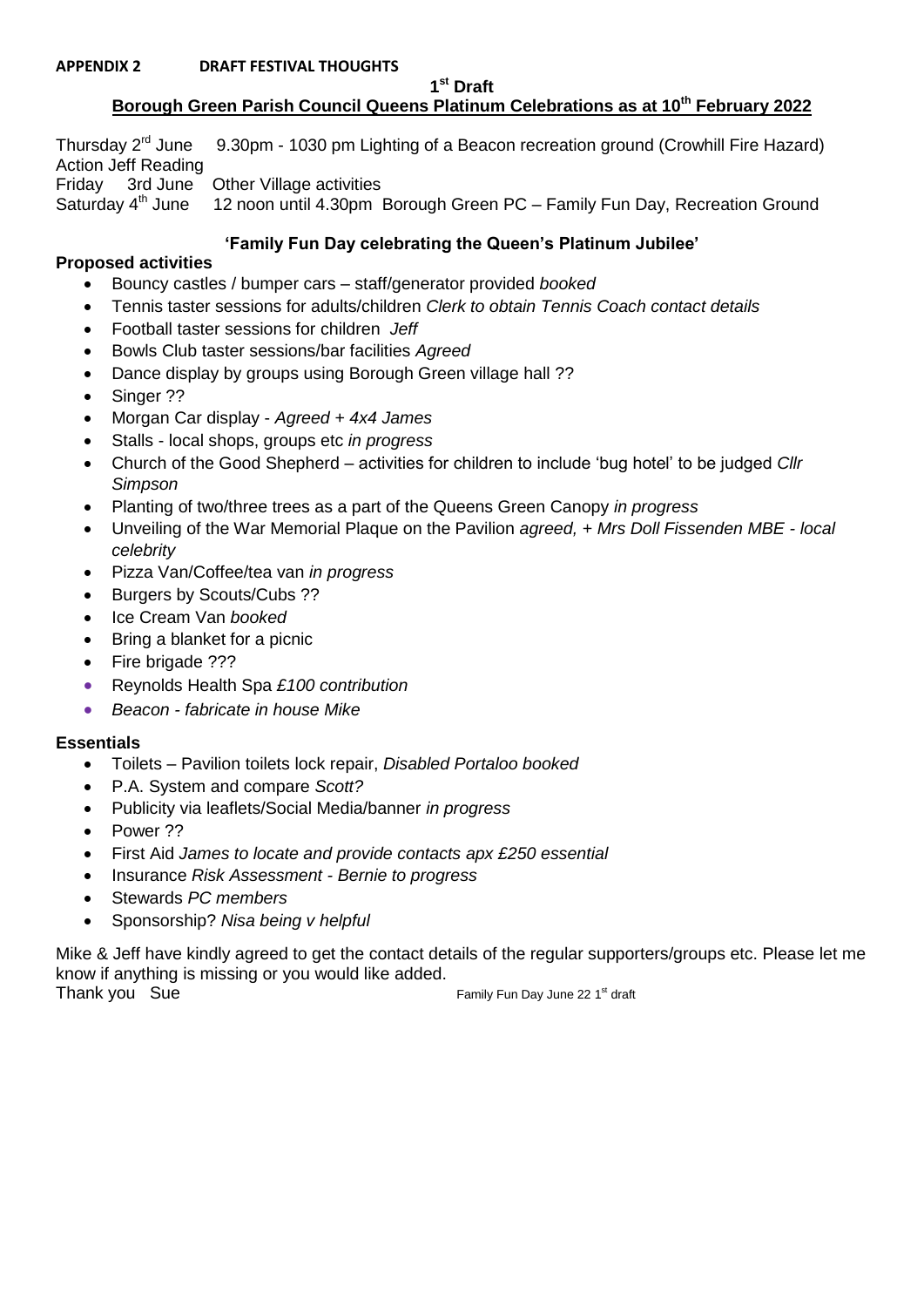### **APPENDIX 3 - Agenda Item to Joint Transportation Board 7th March 2022**

Borough Green has used Highway lighting columns for 37 years for our Christmas Lights, and at least 15years for hanging baskets, which we change twice a year.

KCC have tried before to charge us for the privilege of using these columns, but we have resisted strongly. Cllr Rayner has defused the situation in the past by paying for these demands out of his member's grant.

The latest demand amounted to £3600, negotiated down to £1750 by Harry, and we paid £250, being what we believed to be a fair amount for safety checks of a hanging basket and a Christmas Light, and an admin charge for a bulk permit.

Currently TMBC match fund BGPC's grant of about £2000 to the Christmas Lights Committee, the rest being raised from public donations. It is extremely likely that TMBC may have to withdraw this grant in the near future, meaning we will be spending local money not on village enhancements, but topping up just to fill KCC's coffers.

KCC would have us believe this is about safety. But these columns have been here for 30 years to my knowledge, and KCC have been unable to provide any evidence that they are unsafe or deteriorating, , except a few pictures from around the country where they have been knocked down in traffic accidents. And if they were on the margins of safety, the new LED heads are far lighter than the old sodiums, and our Christmas Lights have reduced in weight and wind loading by over 50% in the past few years.

This has nothing whatsoever to do with safety and everything to do with a cash strapped KCC trying to gouge a few pounds from whatever source they think they can bully. It is extremely curious that all these columns have suddenly developed identical safety related faults and require replacement at the same time.

The safety report is fatally flawed. Half the columns are listed as on roads that do not exist in BG, and the other half are listed on the wrong road. We have 3 columns where we paid KCC to install power supplies - they have never worked.

Their latest stunt is to tell us that we will not be allowed to mount attachments to the old columns at all. Well I have news for you - we have already paid the fees with Harry's help, so they are going up, and we will be guarding them to ensure KCC don't take them down again. A great story in the papers

We have offered what we believe to be a fair load check fee, and a fair annual fee, we already own these columns, we already pay for the safety checks through KCC's exorbitant Council Tax charges, and our tax paid to HMRC.

If KCC continue to push this, we will just stop Christmas Lights and Hanging Baskets altogether, and KCC will not then get a penny from us. The amount they want will kill village enhancements.

Add to this the fact that KCC have been slowly failing its services to us for years, with Parishes taking up the slack at their own expense. My Clerk calculated that just the past 10 years totals £50,000, not counting labour costs. We are happy to take on responsibilities as partners, but we will not be bullied into also paying for that privilege. Perhaps KCC can contra their trumped up charges against these debts.

Final point - this is the only aspect of Highways that purports to be pro-active - seeking out a fault before it happens, rather than their standard approach which is to wait for us to report a failure, and then repair many many months later, if at all.

I urge this Board to recommend that KCC withdraw these demands and step down the bullying and harassment of Borough Green, Hadlow, and all the other villages who try and do their best for their residents.

M Taylor - Ward Member Borough Green & Longmill

### **Kent County Members were extremely supportive and would take the matter up with KCC**